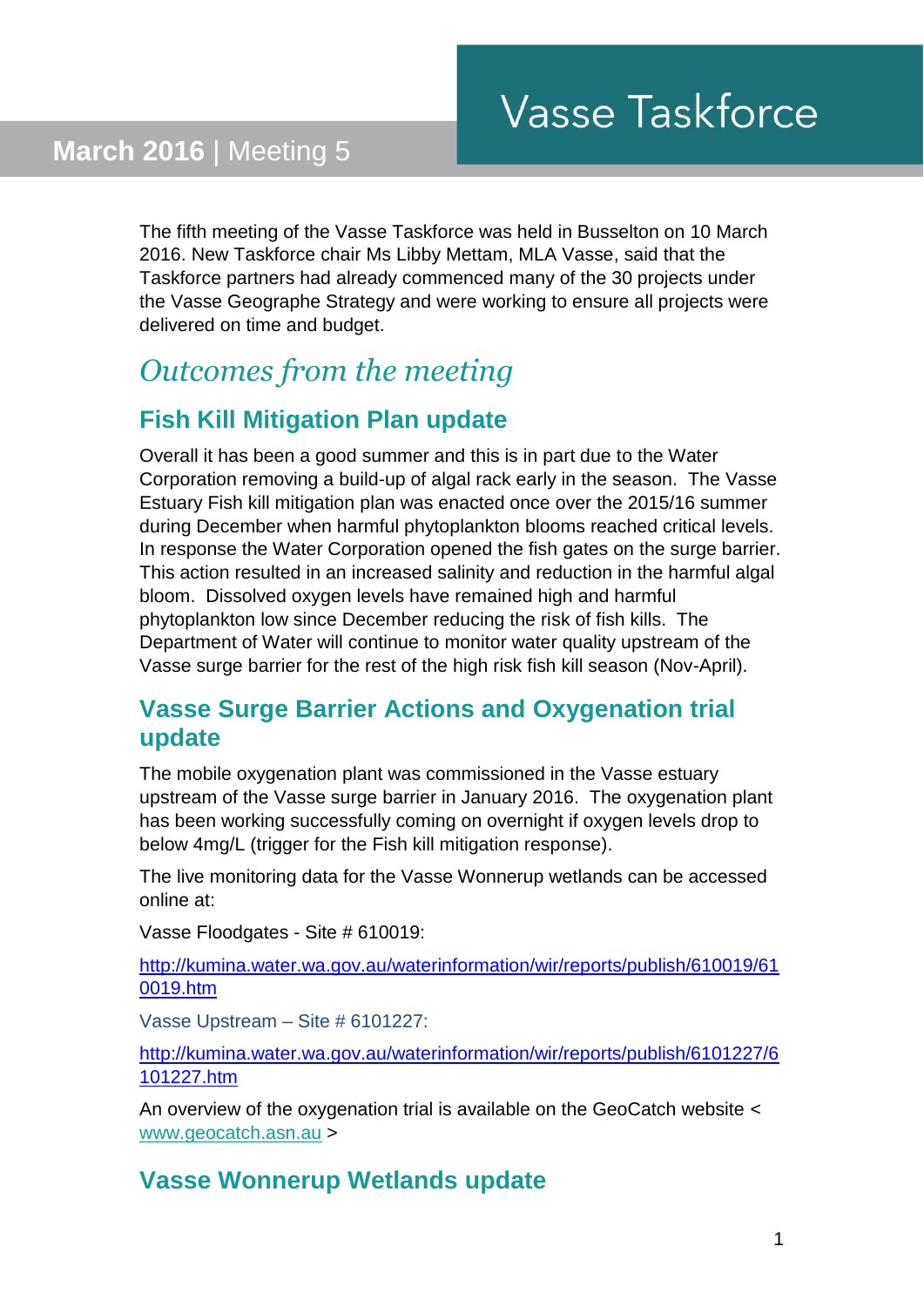Community consultation to support the development of a management plan for the Vasse Wonnerup wetlands has been well received with two collaborative workshops between government agencies represented on the Vasse Taskforce, interested community members and scientists sharing views and knowledge on the wetlands. The Vasse Wonnerup wetlands Collaboration will guide the development of the management plan and engage the broader community.

Further information can be found on the GeoCatch website < [www.geocatch.asn.au](http://www.geocatch.asn.au/) >

#### **Lower Vasse River and Toby Inlet update**

The City of Busselton have prepared consultation plans to guide community involvement during the preparation of water management plans for the Lower Vasse River and Toby Inlet. A series of community workshops will be held during March, followed by interviews with key stakeholders to inform the development of management objectives.

Further information can be found on the GeoCatch website < [www.geocatch.asn.au](http://www.geocatch.asn.au/) >

## **Dairy and fertiliser update**

GeoCatch and dairy industry partner Western Dairy have completed a review on dairy effluent management on the majority of dairy farms in the Geographe catchment. Outcomes of the review will guide investment through the *Revitalising Geographe Waterways* program to support improvements in dairy effluent management. Soil testing and the development of fertiliser maps for the Fert\$mart Pilot project (National Dairy Industry fertiliser management program) was completed in December 2015.

#### **Reconnecting Rivers update**

The Department of Water have completed the first phase of modelling for the Reconnecting Rivers project. The Department has built a hydrodynamic model that can assess flood risk and feasibility of increasing flows into the Lower Vasse River and the Vasse Wonnerup wetlands. GeoCatch will be facilitating a workshop in April for the community to discuss possible reconnection options and different scenarios to be looked at further. People interested in attending the workshop can keep up to date on news < [www.geocatch.asn.au](http://www.geocatch.asn.au/) > or on [Facebook/GeoCatch](http://departmentofwater.createsend1.com/t/t-l-thhddhk-l-i/)

## **Bay OK update**

GeoCatch are planning their urban fertiliser project for 2016 which will be rolled out under the banner of Bay OK gardens. People interested in